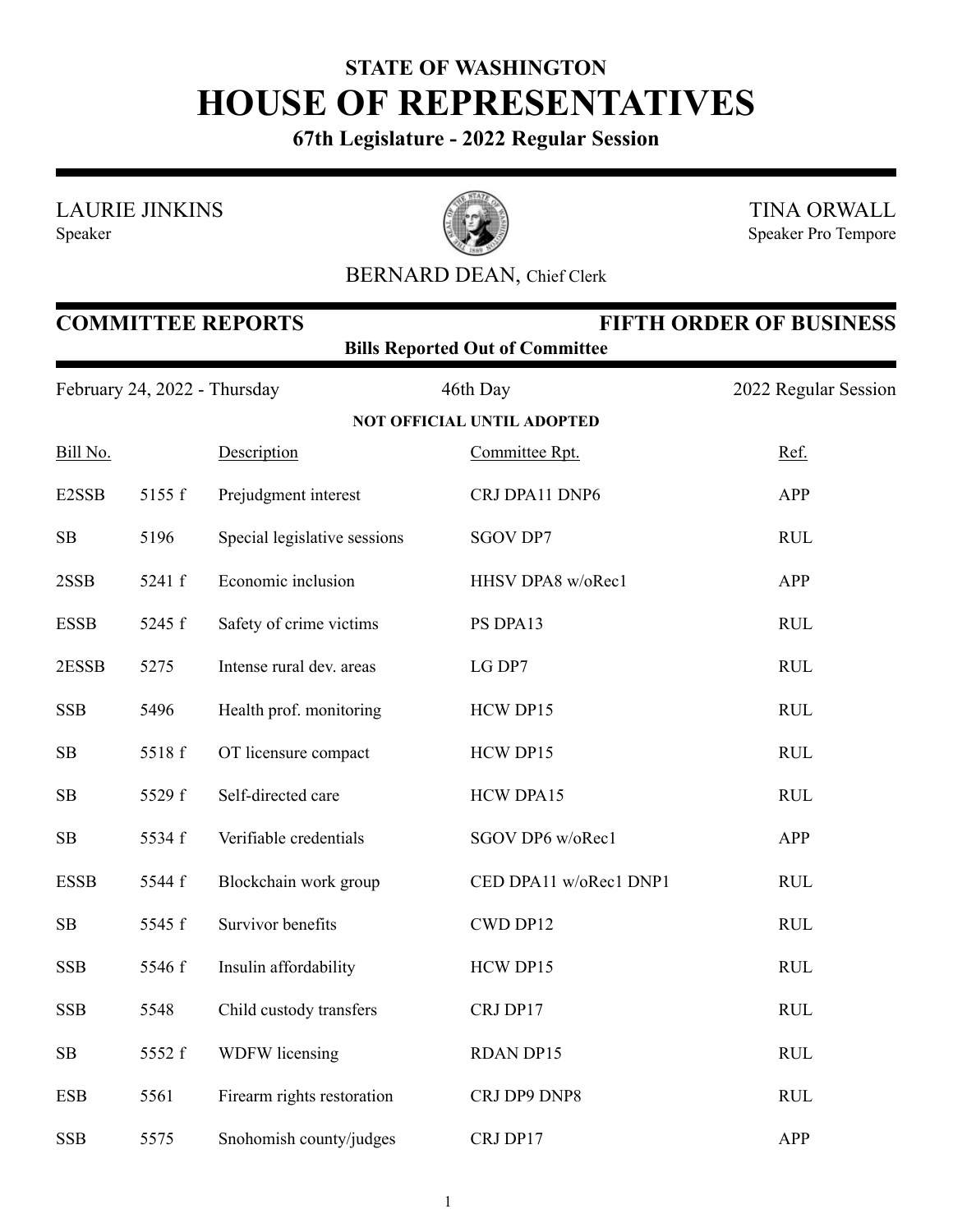| SB                 | 5583   | Census data/incarceration    | <b>SGOV DP7</b>       | <b>RUL</b> |
|--------------------|--------|------------------------------|-----------------------|------------|
| SB                 | 5585 f | Domestic wastewater fees     | <b>ENVI DPA8 DNP5</b> | <b>RUL</b> |
| <b>SSB</b>         | 5589 f | Primary care spending        | HCW DP15              | APP        |
| <b>SSB</b>         | 5594 f | Bone marrow donation aware.  | ED DPA7 w/oRec6       | <b>RUL</b> |
| <b>ESSB</b>        | 5599   | Journey level electricians   | LAWS DP4 DNP3         | <b>RUL</b> |
| SB                 | 5607 f | Homeless census/facilities   | <b>HHSV DP9</b>       | <b>RUL</b> |
| <b>SSB</b>         | 5610 f | Rx drug cost sharing         | HCW DP11 w/oRec4      | <b>RUL</b> |
| 2SSB               | 5619 f | Kelp & eelgrass conservation | <b>RDAN DP15</b>      | APP        |
| SB                 | 5624 f | Livestock identification     | <b>RDAN DP15</b>      | <b>RUL</b> |
| SB                 | 5629   | Disposition of remains       | CRJ DP17              | <b>RUL</b> |
| 2SSB               | 5643   | Youth development programs   | <b>RDAN DP15</b>      | <b>APP</b> |
| <b>SSB</b>         | 5644 f | Behavioral health coresponse | <b>CWD DPA12</b>      | <b>RUL</b> |
| 2SSB               | 5649 f | Family and medical leave     | <b>LAWS DPA7</b>      | <b>APP</b> |
| 2SSB               | 5664 f | Forensic competency programs | CRJ DPA13 w/oRec4     | <b>APP</b> |
| <b>SSB</b>         | 5701 f | Workers' comp wages          | LAWS DP5 w/oRec2      | <b>RUL</b> |
| SB                 | 5715   | Definition of broadband      | CED DP11 DNP1         | <b>RUL</b> |
| <b>SSB</b>         | 5722 f | Greenhouse gases/buildings   | <b>ENVI DP8 DNP5</b>  | APP        |
| 2SSB               | 5746 f | Drought preparedness         | RDAN DP13 w/oRec2     | <b>APP</b> |
| <b>SSB</b>         | 5749   | Rent payments                | HHSV DP9              | <b>RUL</b> |
| <b>SSB</b>         | 5753   | Board & commission sizes     | <b>HCW DPA9 DNP6</b>  | <b>RUL</b> |
| <b>ESSB</b>        | 5761 f | Wage and salary information  | <b>LAWS DP4 DNP3</b>  | <b>RUL</b> |
| E <sub>2</sub> SSB | 5764 f | Apprenticeships & higher ed. | CWD DP9 w/oRec2 DNP1  | <b>APP</b> |
| <b>SSB</b>         | 5765   | Midwifery                    | HCW DP9 DNP6          | <b>RUL</b> |
| <b>SSB</b>         | 5783   | Underground economy          | LAWS DP5 w/oRec1 DNP1 | <b>RUL</b> |
| SB                 | 5787 f | Linked deposit program       | CPB DP7               | <b>RUL</b> |
| 2SSB               | 5789 f | Innovation challenge program | <b>CWD DPA9 DNP4</b>  | <b>APP</b> |